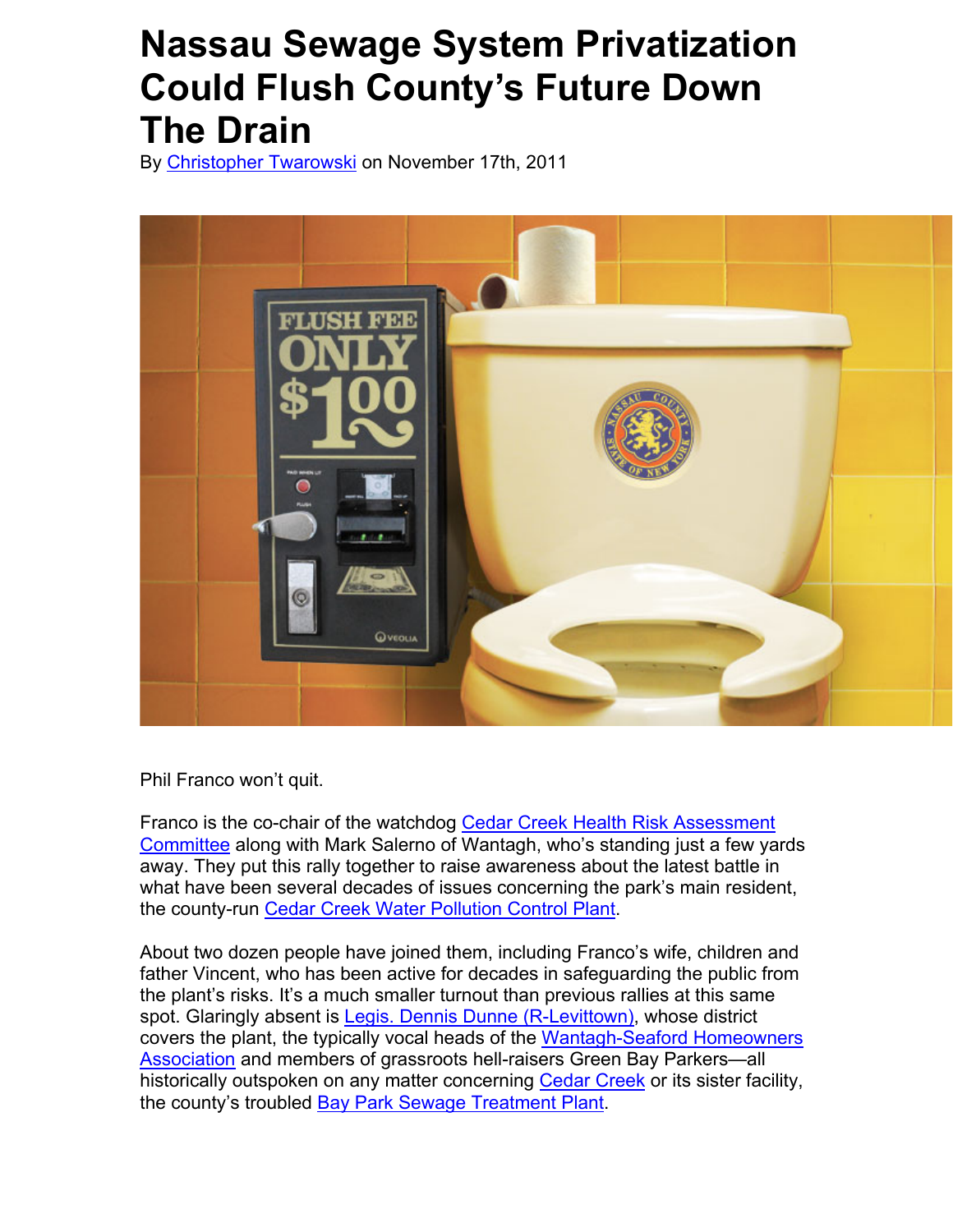

Wearing a light blue jacket, a green Seaford baseball cap and holding a sign that reads "Man The Plant," the 48-year-old father of four is standing at the entrance to Nassau County's Cedar Creek Park on Merrick Road.

What Franco and the handful of others are protesting this chilly afternoon in early November, however, couldn't be any more starved for sunlight or public awareness. They're part of a growing number of concerned taxpayers and county residents who have caught whispers of a scheme that, if left unchecked, will potentially dictate the future of all county residents' wallets for the next 40 years.

"This is the worst fight yet," he tells the *Press*.

Nassau Republican County Executive Ed Mangano is actively pursuing a plan to sell or lease, either in part or in its entirety, the county's sewage treatment system—the two aforementioned plants, another in Glen Cove and its vast underground network of pipes and conduits, which currently serves approximately 1 million users—to an unnamed private company. Referred to as a "public-private partnership" or "P3" in his administration's recently legislatureapproved budget and Fiscal 2012-2015 Multi-Year Financial plan—one of the very few publicly available documents containing any mention, however vague, of the deal—proceeds would go toward closing the county's projected severalhundred-million-dollar budget gaps in 2013, 2014 and 2015. It's also included as a contingency for 2012.

The county has already hired Wall Street investment giant Morgan Stanley to act as its consultant and advisor through the "complicated transaction," Mangano tells the *Press*, with one contract totaling \$25,000 and another "going forward for \$175,000."

If successful, he says, the proposal would net between \$900 million and \$1.3 billion—making it the largest fiscal transaction in Nassau County history.

Short on details to the public, it's even shorter on the time frame. The budget documents have the operating contract awarded by Dec. 31, 2011, and the selection of a "winning investor" by June 2012. Team Mangano describes the arrangement as a fiscally responsible and environmentally sound means of ridding the county of its "poorly operated" sewage treatment plants—the gross mismanagement and hazardous conditions of which were the subject of an ongoing, award-winning *Press* investigative series and mini-documentary last year—while generating much-needed revenue and paying down debt.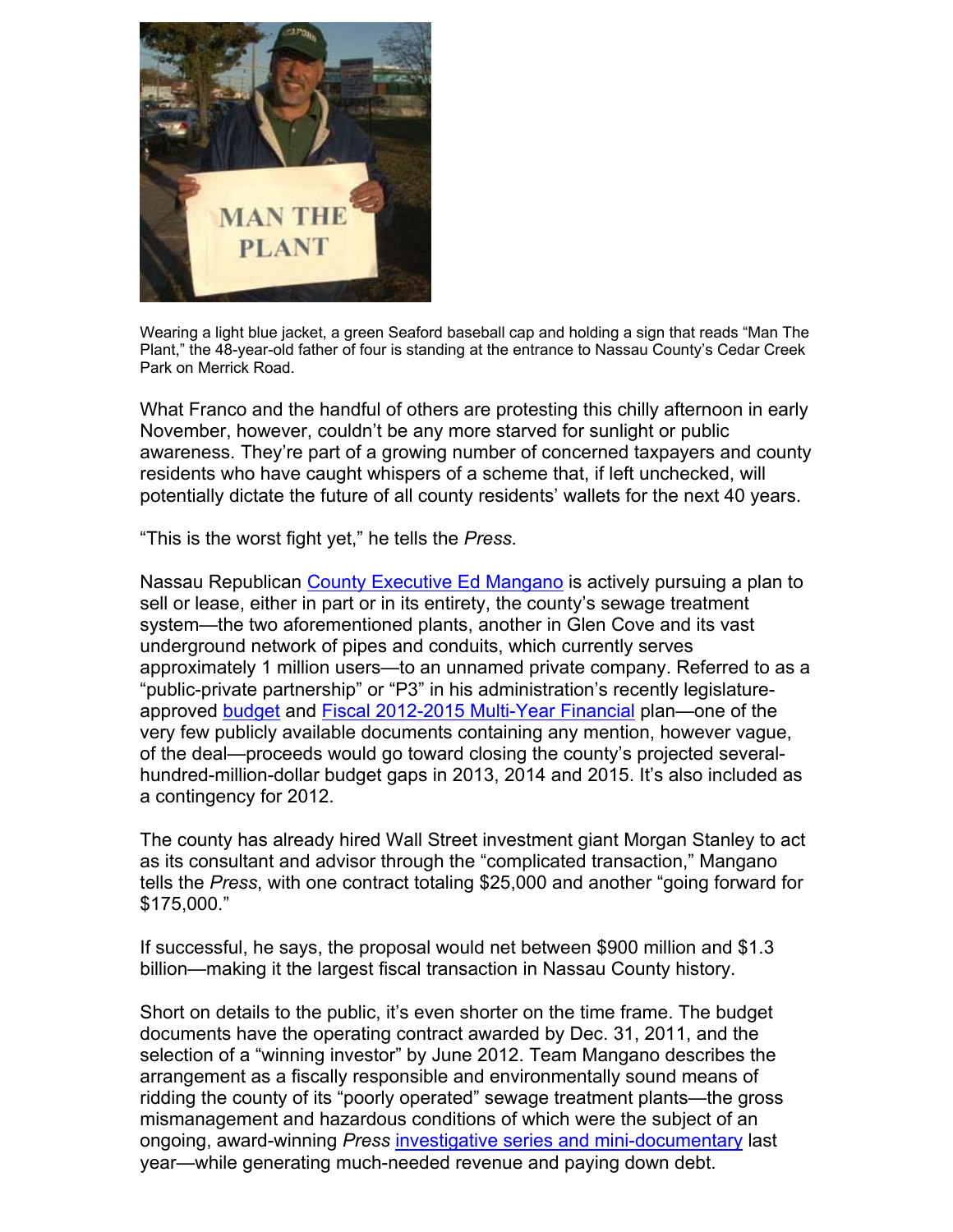"Public-private partnerships have proved to provide significant savings for taxpayers, as well as increase efficiencies," Mangano tells the *Press*. "In this case, we have the ability to protect the taxpayer, increase efficiencies, protect the environment.

"There's four companies that have proven the wherewithal to complete such a transaction," he adds. "And we will soon move to the next step, which is requesting proposals."

Economists, law experts, environmentalists, watchdogs and a voluminous, easyto-find, documented track record of similar schemes, however, counter his assessment. They paint a picture of a process tailored to protect the private entities that assume control of the once-public assets, in Nassau's case something as basic and necessary as sewage and water services, while shortchanging the taxpayers and literally robbing them of their future, among a litany of other negative ramifications—including less transparency, less accountability, more costs for the public and potential public safety and health concerns.

And although the Mangano administration will not publicly release the names of the sewage system's potential new owners—the county executive tells the *Press* "I don't have them myself"—a *Press* investigation has learned two of the prospective suitors that have been paraded around the sewage plants in recent weeks: U.K.-based Severn Trent and Veolia, the Paris, France-based international conglomerate, whose American headquarters in Illinois recently negotiated (details of which were not released until Nov. 10, seven weeks before the proposed takeover) the \$3 million contract to operate Long Island Bus.

"They're not paying \$1 billion for something because they like us," fires Jerry Laricchiuta, president of Nassau County Civil Service Employees Association (CSEA) Local 830. "They're paying \$1 billion for something because they want to make money. And it's going to be lots of money The taxpayers will absolutely see a significant increase in their sewer charges, because we do it for very, very little cost right now. This is not about saving the taxpayers money. This is about Mangano getting his hands on a half a billion dollars cash. That's it, period."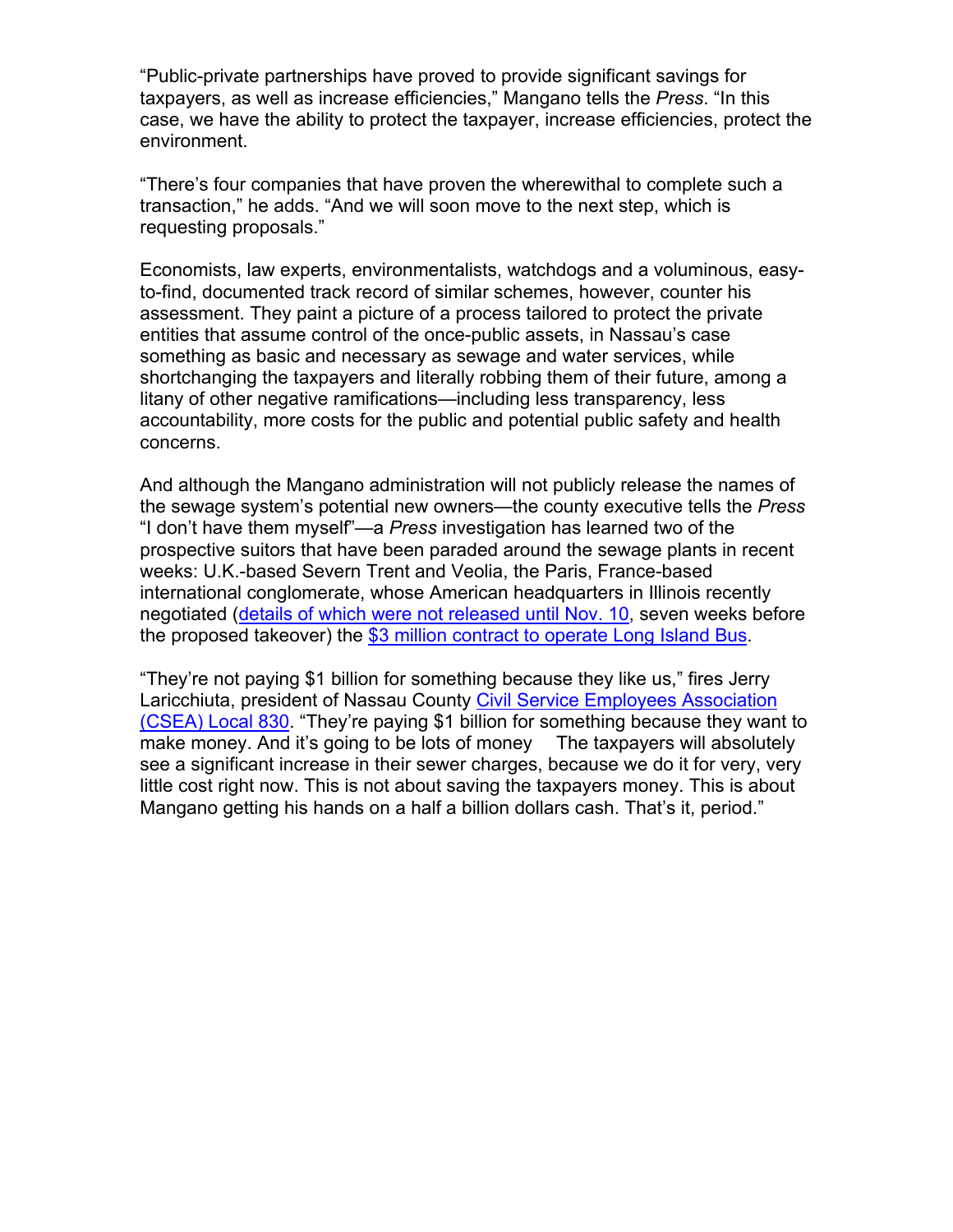

A protestor holds a painting of Nassau Exec Ed Mangano burning the US Constitution.

## **Flushed**

Once upon a time, Cedar Creek plant—along with Bay Park, now the poster child for how not to run a sewage treatment plant—was the crown jewel of the county. Workers tell the *Press* they'd compete—and win—national competitions based on their wastewater treatment skills and services. Shelves of awards and other accolades still fill a trophy case in the visitors' area just through its doors as testament. Engineers and other waste plant employees and operators from across the country would tour its many facilities and various pieces of state-ofthe-art equipment.

The plants' demise began under former Nassau Republican County Executive Tom Gulotta, they say, though it was the near-decade under the administration of former Democratic County Executive Tom Suozzi that brought both Cedar Creek and Bay Park to their knees. Reams of internal documents reviewed by the *Press* last year detailed Cedar Creek's staff's futility in maintaining the facility's crucial processes and multi-million dollar equipment and machinery under gross mismanagement and abject neglect at the top, punctuated by retaliation if workers spoke out. Work orders went unfulfilled, further exacerbating costs to taxpayers. Millions of dollars went unspent or are still missing. Preventive maintenance was non-existent. Out of more than 12,000 man-hours of required preventive maintenance at Cedar Creek in 2008, for example—the equivalent of changing the oil in one's car so it doesn't completely break down—a total of eight were performed. Workers didn't receive adequate health and safety equipment or training. Both plants were also horribly understaffed, among myriad other issues that included inoperative methane gas valves at Cedar Creek despite its two closest neighbors being elementary schools.

Mangano announced in his inaugural address he would strive to resurrect the sewage treatment system. Since then, he says, his administration has invested more than \$75 million "just to triage the situation." The Republican majority legislature held a hearing last February that exposed many of the plants' problems, most notably mismanagement, understaffing and lack of preventive maintenance. Mangano promised more hires, promotions and additional training.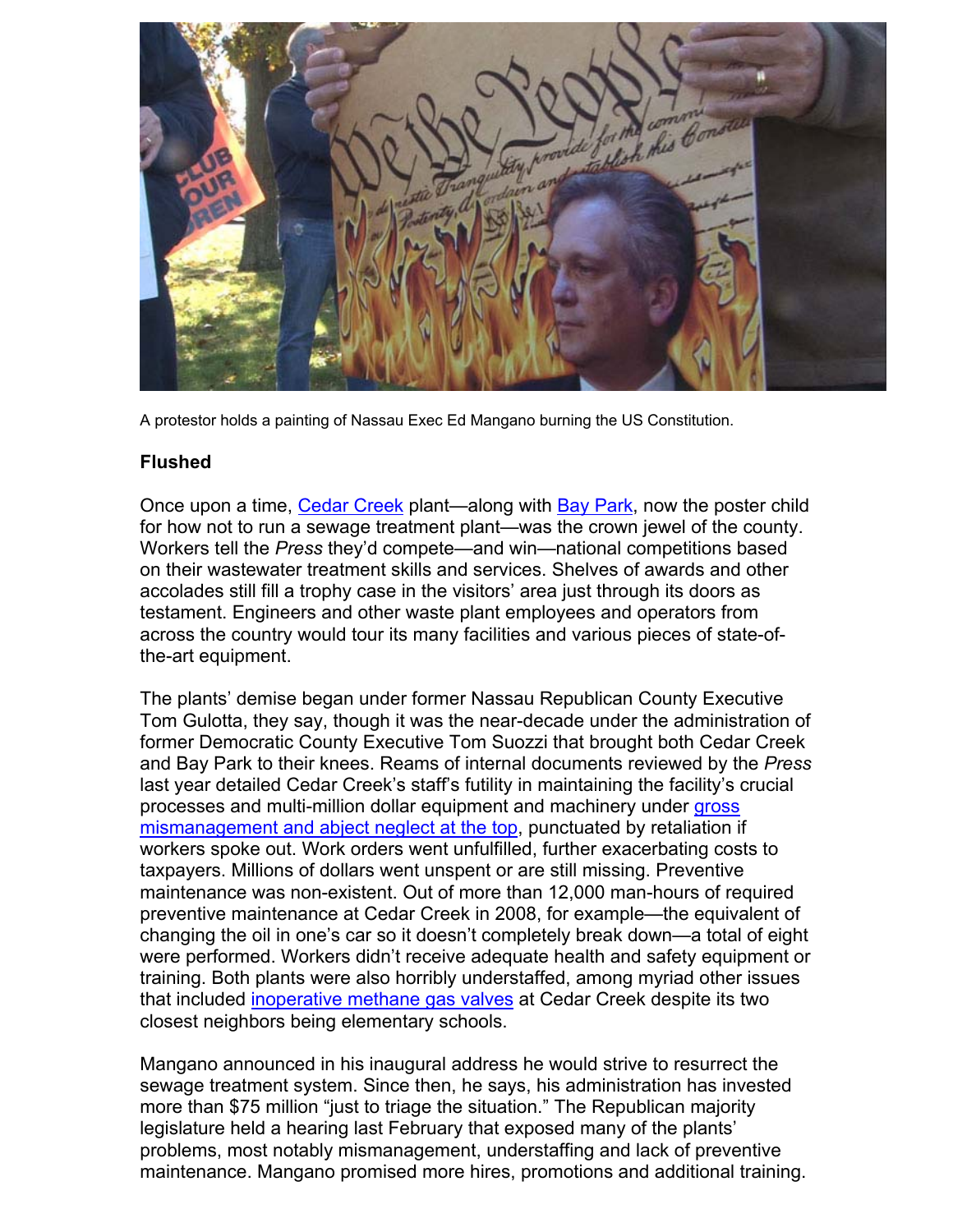He then banished Nassau's Superintendent of Sewage Plants Richard Cotugno to a warehouse in Westbury. Sludge streams, with no warning to the public, crept from Bay Park through the popular fishing waters of Reynolds Channel and made it onto YouTube, among other discharges.

Despite some forward progress, the reality in the plants is back to grim. Critical equipment is still broken. They're still understaffed. Overtime has been nixed. Promotions never came. Methane valves are again not being adequately serviced.

Morale has returned to abysmal depths. Heavy campaign contributors of Mangano's have moved in as contractors. New hires are brought in because of who they know rather than what they can do. Cotugno, though removed from the plants, still receives a salary of more than \$130,000, compliments of the taxpayers, and was actually recently identified as the steward of the county sewer system's 10-year plan.

Now, the Republican majority is bent on not raising taxes, yet it is strapped for cash. The county faces a budget gap next year of more than \$300 million, and it's embroiled in a money battle with county unions over additional concessions worth more than \$150 million that has resulted in mass layoffs. There were 128 in June and 175 at Nassau Health Care Corp. this week; another 700 threatened if the county did not meet its projected goal. The plants, given their troubled history, have become easy targets.

Nassau is the second-wealthiest and second-highest taxed county in the nation, but its state financial watchdog, the Nassau Interim Finance Authority (NIFA), enacted a control period in January and later declared a fiscal crisis. It has the final say over the county's finances. It has also imposed a pay freeze on county workers.

CSEA President Laricchiuta says there are about 260 county employees servicing the plants and its network of pipes whom he'll be fighting tooth-and-nail to protect. Mangano assures the *Press* they'll all be safe, either retained, redeployed to fill other vacancies or possibly offered employment by whoever takes the system over.

If true, even that does little to quell the many other money battles currently raging between the county executive and Nassau's five public employee unions. Laricchiuta tells the *Press* that Team Mangano's demands in the ongoing budget war are simply unrealistic—the equivalent, he says, of an average \$12,000 pay cut, per member.

"It's unattainable, and it looks like if that's the only options we have, then they're going to be laying off 700 people, which will completely destroy the services in this county," he continues. "We will remain the highest taxed county in the country, with the absolute worst services in the country."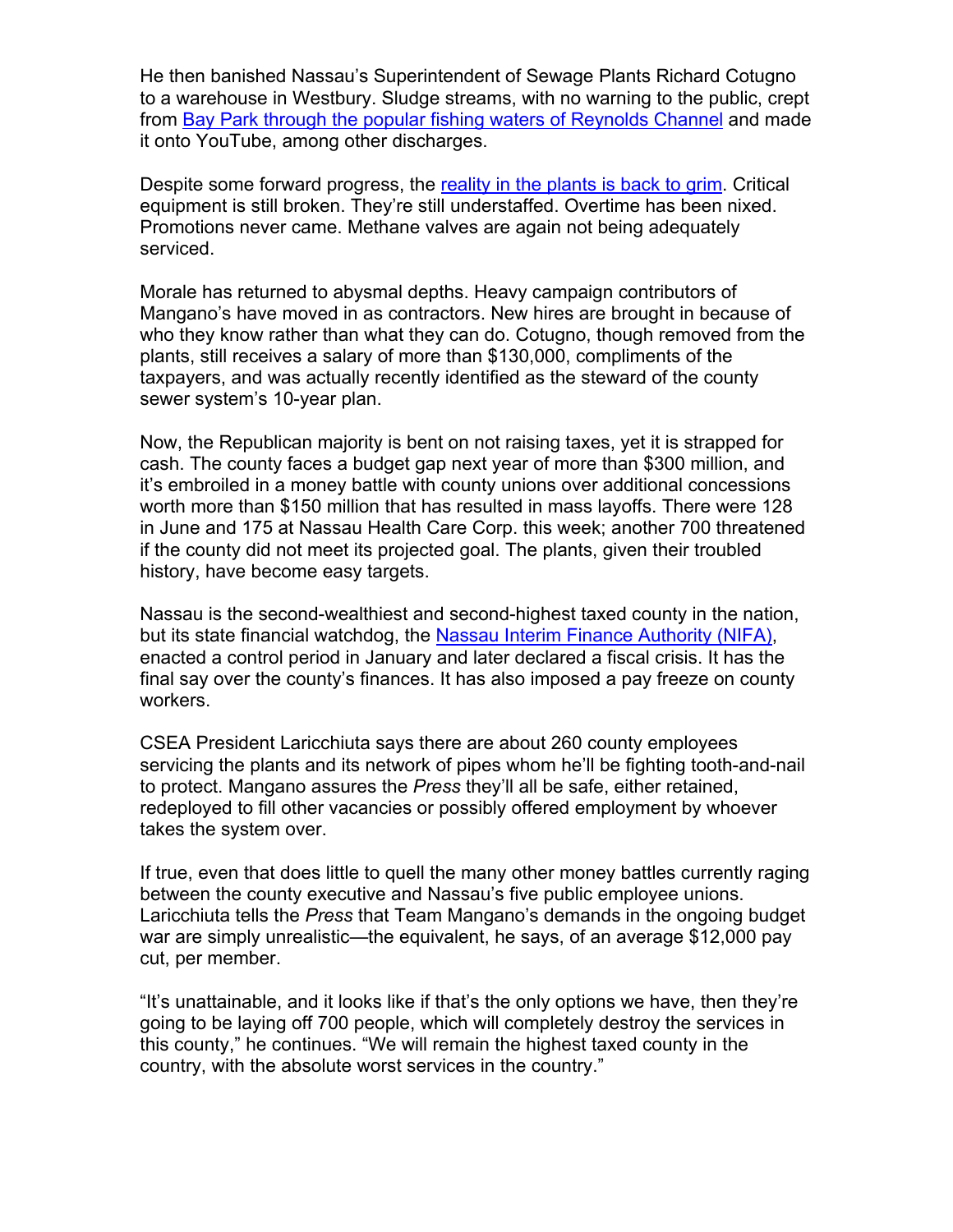Laricchiuta describes the privatization plan, which he says he only heard about seriously roughly two months ago, as a "huge fire sale" and believes Mangano needs a change in legislation on the state level in order to do it.

"[Mangano] could care less about services right now," he says. "He needs the money. People that need money get desperate. And I think it's a desperate move. It all comes down to: Are they allowed to do it or not?"

He also views the scheme as an extension of Republican union-busting tactics taking place in other municipalities across the country.

"The Nassau Republicans have taken on the national agenda of attacking the American working middle-class families," says Laricchiuta. "They have decided here in Nassau County that the direction they will go is to vilify the county worker, attack the working man and his family, and balance the budget on the backs of the lowest-paid workers in the county."

He stresses that it never was the county's sewage treatment plant workers who devastated the plants, but the higher-ups who ran the places into the ground and that it's a guarantee that ratepayers are going to pay more under a private company.



Mad As Hell: Nassau Legis. Dave Denenberg (above, l), CSEA DPW Unit President Bob Campo and Cedar Creek health risk assessment committee co-chair Phil Franco protest Mangano's plan Nov. 6.

The vocal and oft-hot-tempered Legis. David Denenberg (D-Merrick), who has been involved in Cedar Creek's many trials and sparse tribulations both as an environmental attorney and lawmaker for more than two decades, also blasts Mangano's proposal. He held an investigatory hearing on the plant's many sins, following a 2005 *Press* expose, and is currently Team Mangano's most outspoken critic, recently slamming them for not approving his Spill Bill—a law that would require the county to notify the public whenever there's a sewage spill or even suspected infraction of environmental laws from any county plant—as well as railroading through the Long Island Bus contract.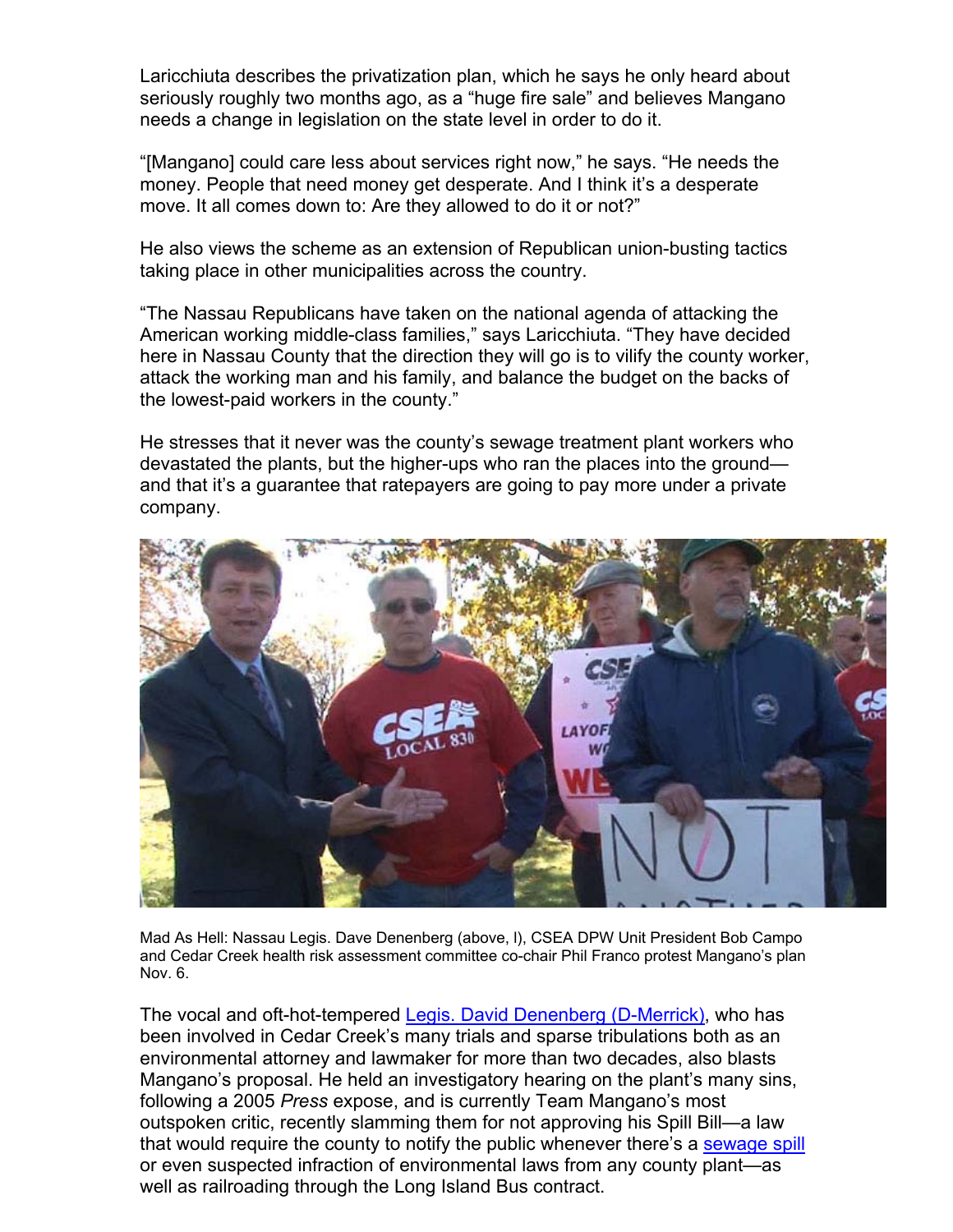The first time he ever got wind of a scheme to privatize the sewage treatment plants, Denenberg tells the *Press*, was under Mangano's predecessor Suozzi, who, he says, included it as an long-term fiscal back around 2005. Denenberg says he and the then-Democratic majority demanded it be removed or they wouldn't approve it. [He adds that Democrats allocated more than \$700 million to the plants.]

Denenberg opposes the privatization plan now, just as he did then, for a slew of reasons, not the least of which being the selling of a valuable public asset for a quick, temporary fix and its potentially catastrophic ramifications on the environment.

"The purpose for doing it would be one-shot revenue," he explains. "But for that one-shot revenue we're giving up control over a public necessity, sewage, a public necessity—I mean everyone needs to flush the toilet [and] it's also an environmental necessity. Sewage treatment plants are critical elements of our environment. You need sewage treatment plants so that you don't have untreated sewage, through septic tanks or otherwise, or cesspools, going into our waterways.

"When the sewage treatment plants are owned by the public, they are subject to public scrutiny," he continues. "So better or for worse, when they're operating well, when they're operating badly, the public has a right to force improvement, the public has the right to go in the plant, to make sure that upgrades are happening. I mean look at what's going on right now. Most of the upgrades that have happened only happened because the public cried out for it."

Upon being informed of Veolia's inclusion in the mix to run the county's sewers, too, he quips, "Unbelievable . One way or another, Alfonse D'Amato is going to end up owning Nassau County government again." Veolia is a client of the former Republican U.S. Senator's global consulting firm Park Strategies, LLC.

NIFA Director George Marlin has also weighed in on the sewer privatization plan, raising serious considerations that the county and residents should ponder before moving ahead, through postings on his blog Street Corner Conservative.

A Sept. 2 blog post tells readers the initiative "is not a slam dunk" and proposes questions about its approval process, whether the legislature would be willing to approve a deal containing terms conveying to private operators "the authority to impose, to set and, if necessary, to increase residential and commercial usage fees," among other concerns.

An Oct. 6 statement calls for public discourse on the plan as to whether the proposed sale is good public policy and introduces the frightening idea of a "flush tax" for residents once the sewers are under private control.

"The public should be told how much more it will cost to flush their toilets if there is a sale," Marlin writes. "There will be a flush fee (a/k/a tax) because sewage costs will no longer be based on property tax assessments and because the buyers of the sewer system will require a profit on their investment."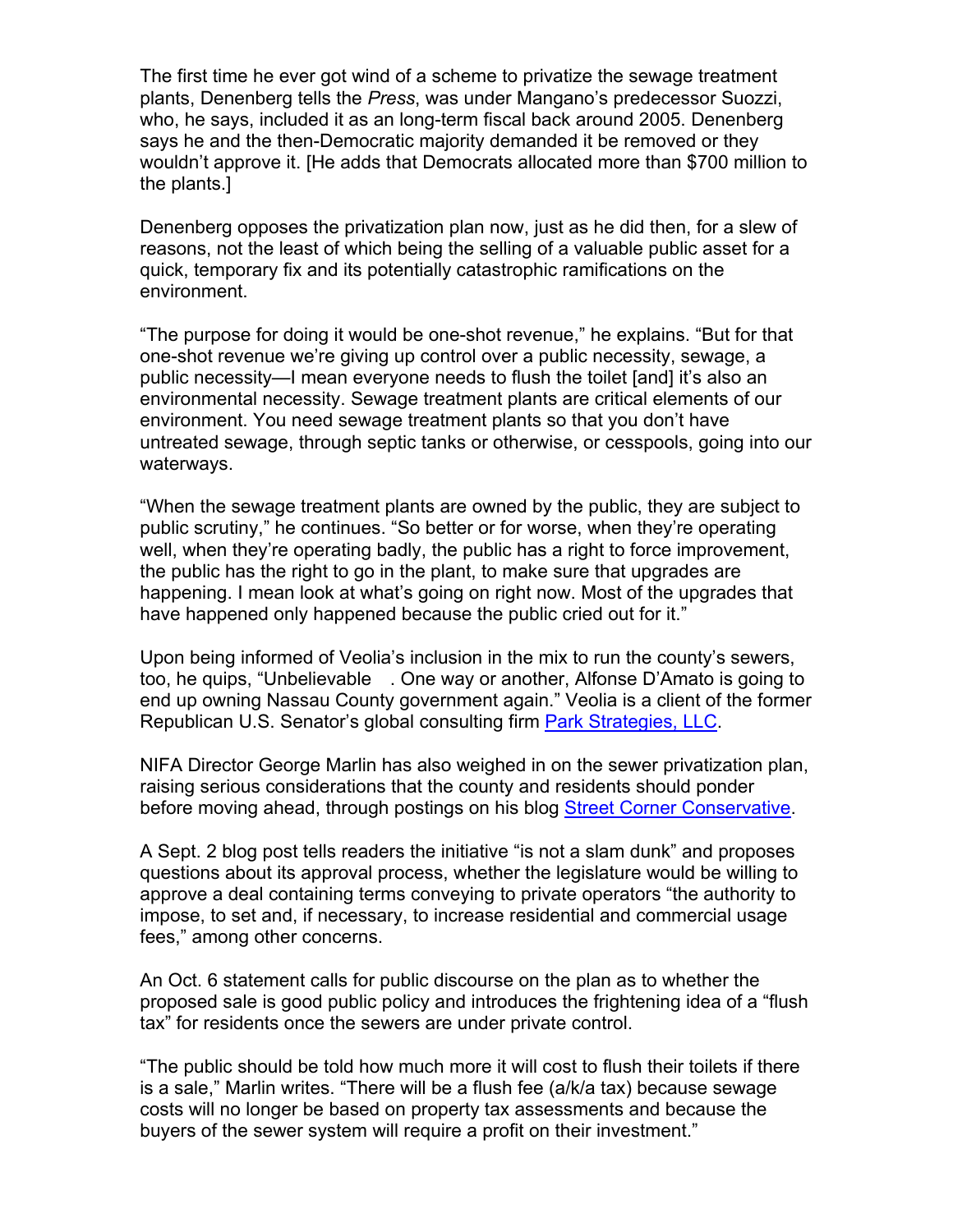But it's not just Democrats, warring union heads and watchdogs criticizing Mangano's fast-paced privatization scheme. Academics warn the *Press* to beware of its potentially crippling effects as well.



EMERGENCY: Sludge and waste cake bays inside the Thickening Building at Nassau's troubled Bay Park Sewage Treatment Plant, cementing its mechanisms and rendering much of the costly taxpayer-financed equipment useless due to gross mismanagement and neglect (L). A logjammed final tank at Bay Park (R). Nassau Exec Ed Mangano says conditions at Bay Park and Cedar Creek are one of the reasons he's looking to get rid of them.

## **The Fine Print**

Gregory DeFreitas is a professor of economics at Hofstra University and director of its Labor Studies Program and Center for the Study of Labor and Democracy. He warns that the short-term benefits of privatization deals often result in longterm costs for taxpayers.

"What you get is a weakened middle class, probably lower quality services, and also less accountability," he explains. "Once you've sold off the jewels, and whether it lasts you one year or two years or three years, then what we have is a short-term strategy. Of course, politicians, they just live till the next election. The voters will have to live with it and their kids will have to live with it for a long, long time."

DeFreitas says privatization schemes often result in wages being slashed, which leads to less-qualified workers, affecting the quality of services. In addition, private companies need to make profits, he adds—so the overall long-term costs don't necessarily fall.

"In fact, it can rise, because of the private company's administrative costs and its desire for profit," he adds. "And then you need monitoring And that costs money."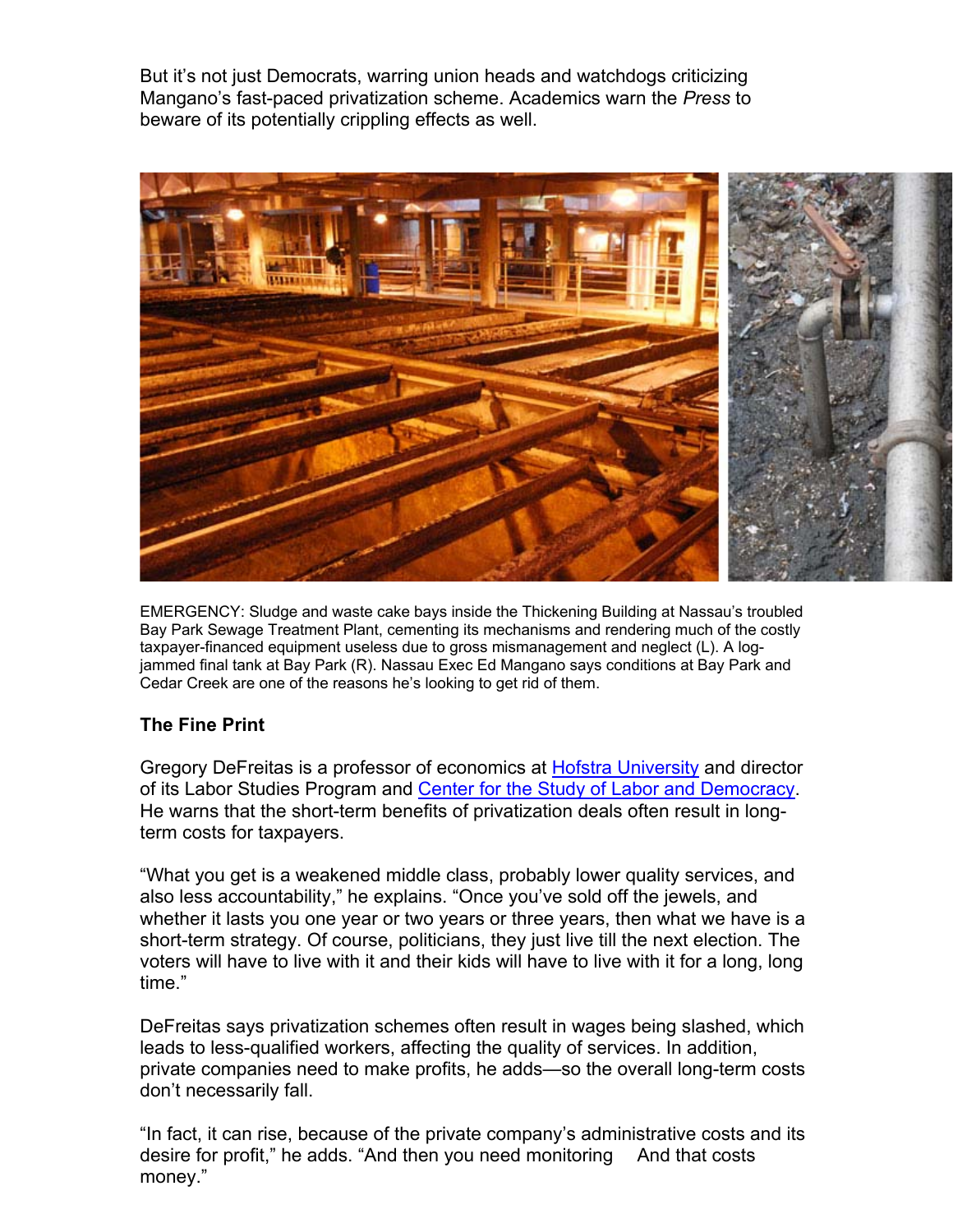Another major issue, DeFreitas stresses, is the lack of accountability.

"You're really letting the fox in the chicken house when you get these kinds of privatizations," he says. "It's not a free lunch just bringing in some fancy global company like Veolia or others like it. It's a very dangerous proposition.

"A private company has a very legitimate claim to a certain degree of secrecy," he adds. "They make their little reports periodically, but they mainly are responsible to the shareholders, who are global in this case . Nassau County voters may have very little say in what they do with the future of the infrastructure."

Then, of course, there's the potential ramifications on residents' health and safety, continues DeFreitas, since it is sewers Mangano's looking to relinquish.

"You're dealing with a major public health situation that has great hazards for families all over Long Island, for the fishing industry, the tourism industry, water sports and so on," he stresses. "And you're putting it in the hands of a private company, in which there's little or no accountability or transparency.

Elliott Sclar, economist and professor of urban planning and director of the Center for Sustainable Urban Development at Columbia University's Earth Institute, echoes these concerns. Sclar is a nationally recognized expert on privatization and author of *You Don't Always Get What You Pay For: The Economics of Privatization.*

Sclar says there's no question taxpayers will end up paying more.

"They work one of two ways," he explains of the process. "What the companies prefer is that the government raises the rates just before they take over so they don't have to do the first raise. Or, they takeover, and then they pay a little less on the upfront money, or they're going to raise the rates afterwards, because they have to pay back the money they give to the government, to the county.

"It's a shell game," Sclar continues. "Essentially [what the] county does is they say, 'Well, we didn't have to raise taxes, we got this. We bailed ourselves out.' But what they've essentially done is they turned the power to tax over to a private entity, who will now charge people more. Because the money still has to come from citizens What they did was all smoke and mirrors, because there isn't anything that the private entity is going to do that's terribly different."

The county is essentially selling off its very future, he adds.

"What's going on is just a way to sell a stream of future revenues to get present money to cover some of the shortfall now," explains Sclar. "In the end, the only people who are going to be paying are going to be the Nassau County residents.

They'll either being paying it as ratepayers or they're going to be paying it as taxpayers.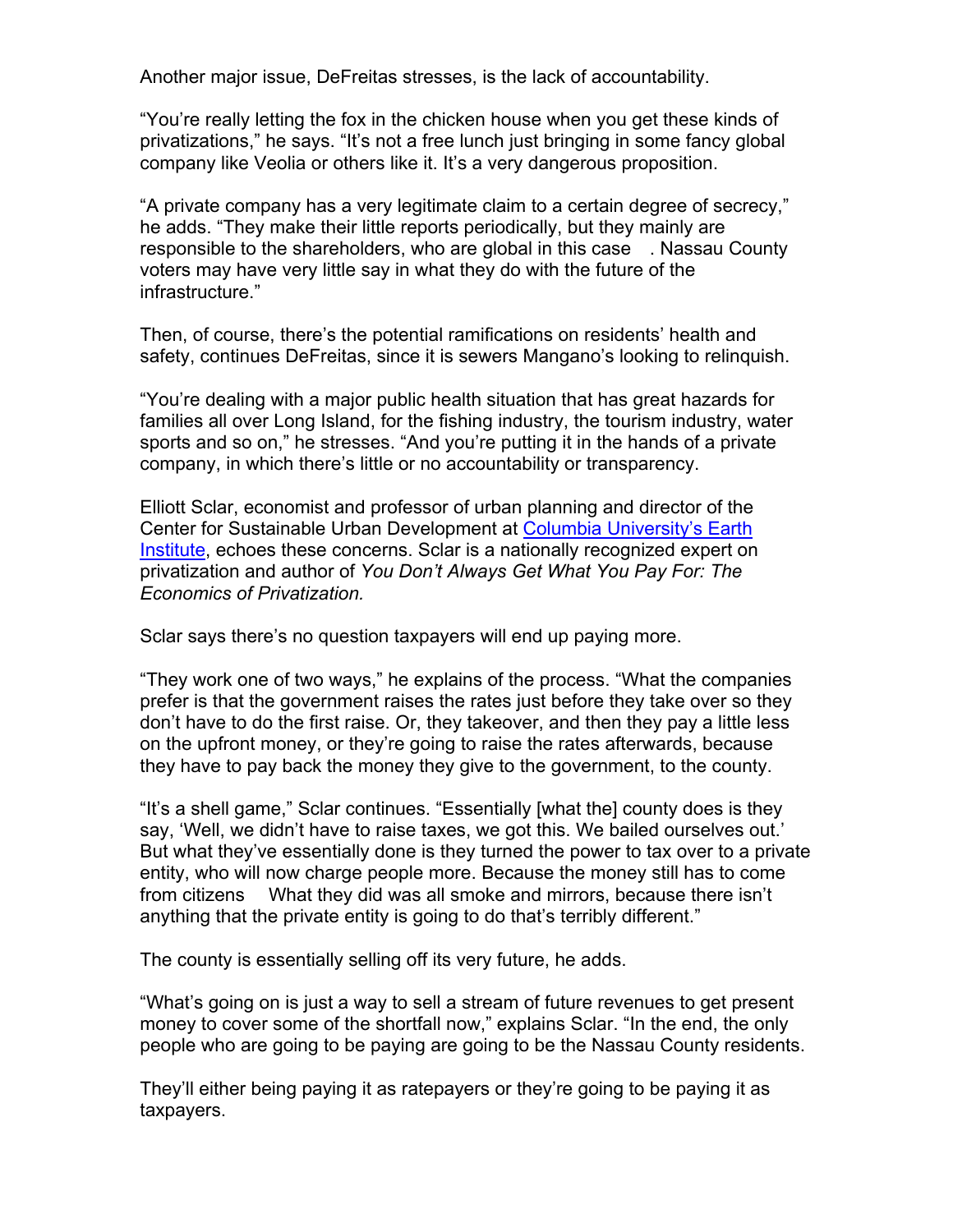"What this is about is a promised stream of revenue into a future that nobody can predict," he adds. "I don't even think the guys running the county have thought about all of these things. I don't think they care. At this point, they're short-term thinkers. All they hear care about is getting through the next election."

By the next election, Nassau ratepayers may have already had their rates jacked up exponentially, according to facts outlined in nonprofit consumer advocacy group Food & Water Watch's 2009 report *Money Down the Drain: How Private Control of Water Wastes Public Resources*.

Its key findings: "Private utilities charge higher rates than municipalities; privatization does not increase the efficiency of water and sewer systems; privatization has many hidden expenses; water corporations drive up costs and shoot down service quality; the public can do it better and cheaper."

## **Sins Of Omission**

Mangano, in his budget and four-year fiscal plan—the only public document semi-available to the taxpayers who will ultimately be footing the bill, and also the first whiff many got of the sewage scheme—makes a strong case for the sewerprivatization deal and the hiring of Wall Street behemoth Morgan Stanley to guide it under a section called "Relevant Precedents":

"Many other US governments have successfully pursued similar P3 transactions," it reads, referring to public-private partnerships. "For example, on July 26, 2010, the City of Indianapolis approved the \$1.7 billion acquisition of the City's Waterworks and Wastewater Systems by Citizens Energy Group. The acquisition of the largest municipal water and wastewater acquisition to date in the United States. Morgan Stanley served as the sole financial advisor and exclusive senior manager to Citizens Energy Group on this transaction, including serving as senior manager on Citizens Energy Group's 1.0 billion transaction to finance the acquisition, capital improvements and working capital."

Yet the *Press* has discovered that this very example used by Team Mangano is in reality markedly different from what they are planning to do here in Nassau County. Firstly, Citizens Energy Group is a "public charitable trust that operates like a not-for-profit," according to a press release it issued to announce the transaction, not a private company that seeks to make a profit.

Secondly, what the fiscal plan—which was submitted to the legislature and reviewed by NIFA—fails to mention, at all, is that this behemoth financial transaction in Indianapolis was done more as an emergency action in order to wrestle the municipality's sewage system *from a private company*, which happens to be the foreign company, Veolia—*the complete opposite of what Mangano is proposing*.

Indianapolis city officials were so happy to get rid of Veolia they issued press releases with glowing remarks about the takeover—including that residents will realize more than \$60 million in annual savings.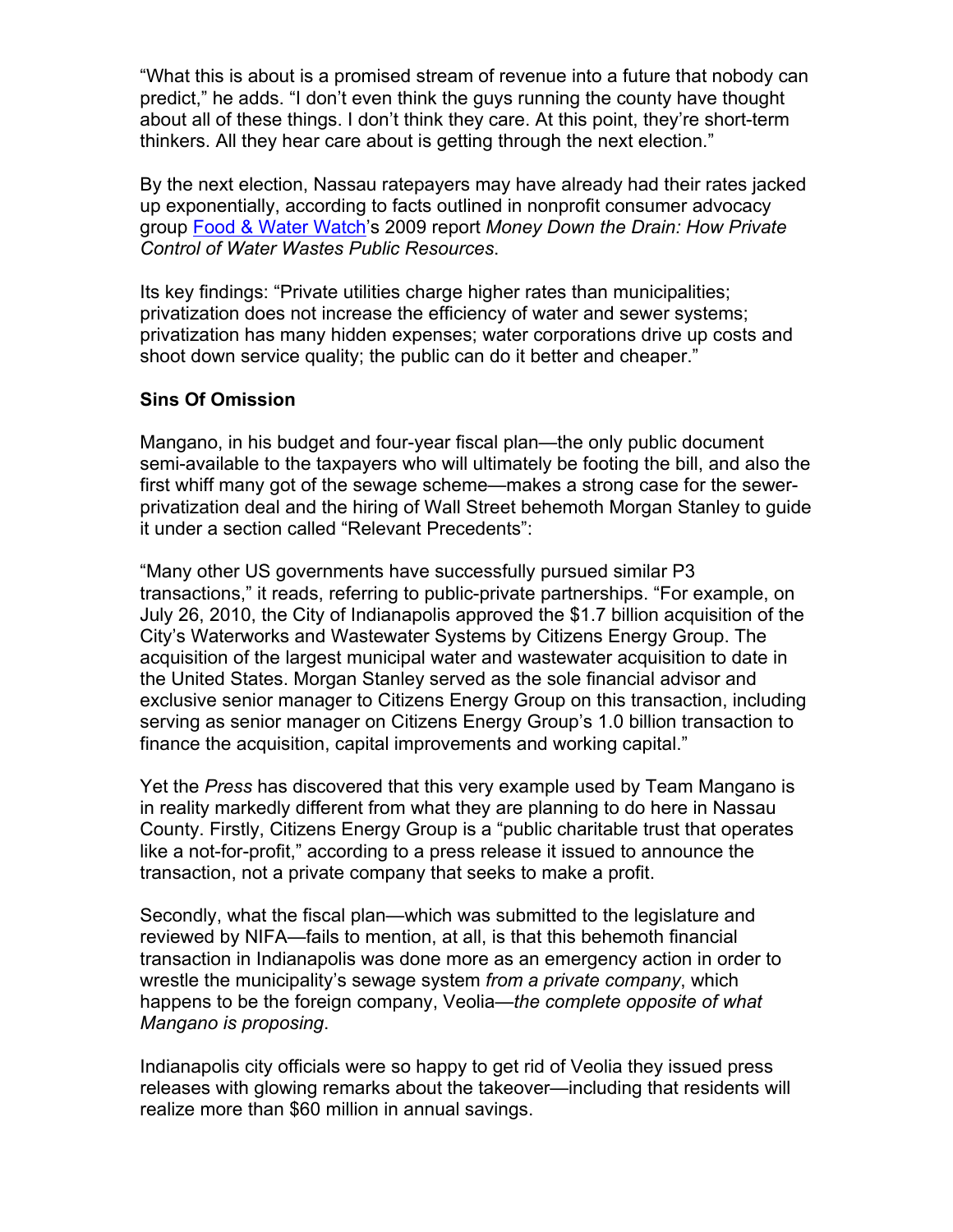"Today marks a great day for our community," said Indianapolis Mayor Greg Ballard. "This historic transfer will make Indianapolis a better place to live and do business by making our rivers and streams cleaner, bringing more consistency to these vital utilities, and saving utility customers money through rates that will be lower than they otherwise would have been. This transfer will benefit our community for generations."

The public trust even agreed to pay Veolia \$29 million for an early termination of the contract just to get them out. Residents later fought the payment, alleging fraud and falsified documents to regulators.

Mangano's plan also touts Morgan Stanley's role as advisor in the recently closed transaction of privatizing Indianapolis' parking system. Yet if it's anything like the Morgan Stanley deal hatched in Chicago—another scheme left unmentioned in Mangano's fiscal documents—Nassau residents will be screaming mercy after just a couple flushes.

The city "gave up billions of dollars in revenue when it announced in 2008 that it leased Morgan Stanley its 36,000 parking meters, the third-largest U.S. system, for \$1.15 billion to balance its budget," reads an August 2010 article from *Bloomberg News* detailing the arrangement.

"Chicago drivers will pay a Morgan Stanley-led partnership at least \$11.6 billion to park at city meters over the next 75 years, 10 times what Mayor Richard Daley got when he leased the system to investors in 2008," it states.

"[Morgan Stanley] brought in a private operator," explains Sclar. "Then they bond out their money, the money they put [out]—they get their money right back. They sell all these bonds. And you've got all these entities, pension funds and other things that are looking for a return. When interest rates are now down to 1 percent and less, all of a sudden they say, 'We can pay 3, 4, 5 percent.' It becomes a very attractive offer. So the bondholders come in and they get the bonds.

"But then what happens—let's say the city of Chicago needs to close down a street," he continues. "They say, 'No, no, no, you just closed that, put a strain on a block of our revenue out of business, you have to pay us for the lost revenue.' Let's say they don't plow the streets fast enough in a snowstorm.

"So what happens in [Nassau's] case is, the bondholders now have a claim against Nassau County—essentially because they're supposed to deliver this revenue stream from these sewers, and if the county does anything that interferes with that."

It's a scenario exposed over and over in *Crumbling Infrastructure, Crumbling Democracy: Infrastructure Privatization Contracts and Their Effects on State and Local Governance*, an in-depth article into the many intricacies of the issue published in *Northwestern Journal of Law and Social Policy* earlier this year.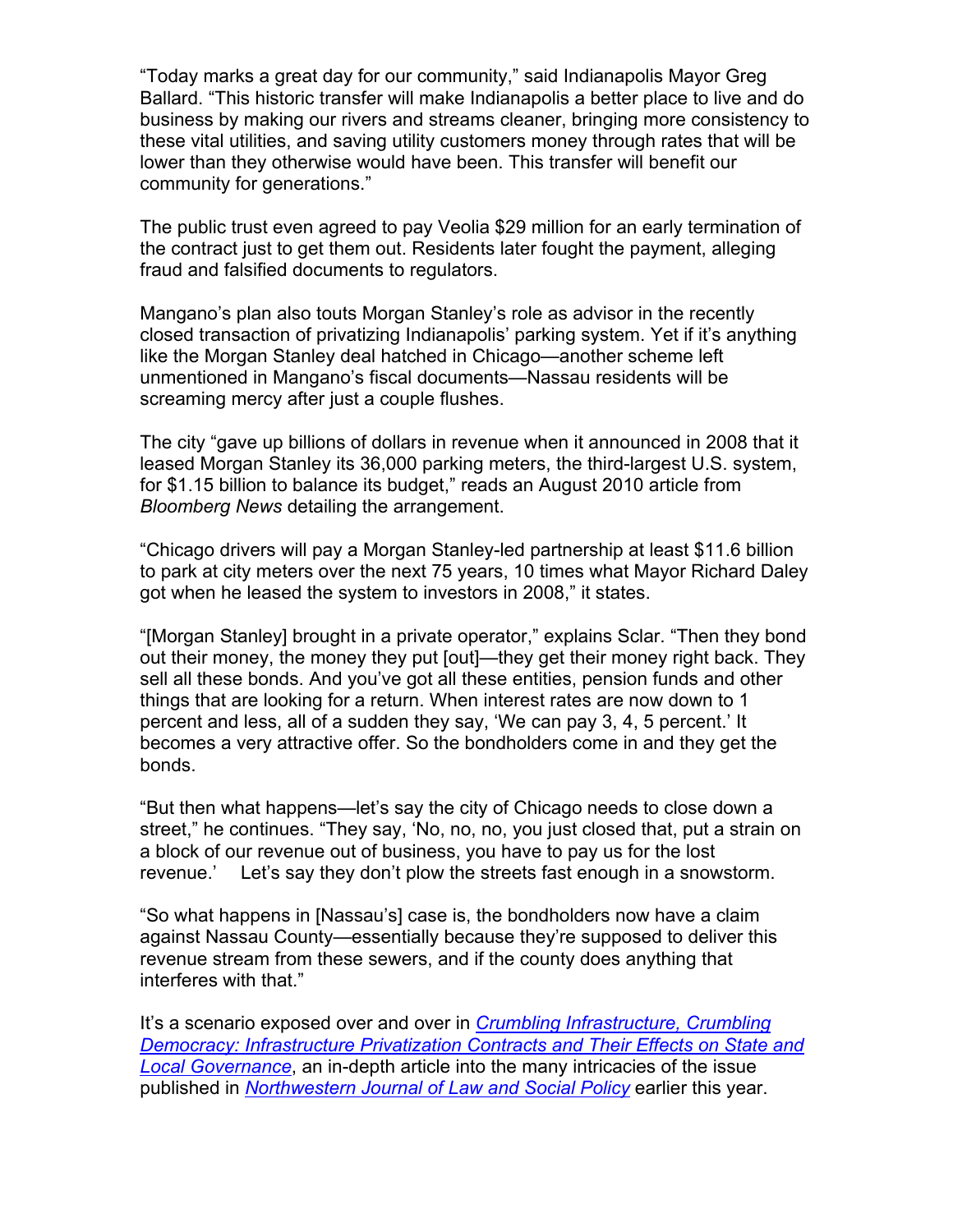Its author, Ellen Dannin, Fannie Weiss Distinguished Faculty Scholar and professor of law at Penn State Dickinson School of Law, tells the *Press* the physical contracts for some of these privatization deals are so voluminous sometimes municipal officials don't even know what they're signing into. They're also loaded with protections for the private companies, not the taxpayers.

"Key arguments for privatizing public infrastructure range from providing money so cash-strapped governments can fix crumbling infrastructure and build much needed new infrastructure to shifting future financial risk from the public to a private contractor," she writes. "The reality, though, is far different. Provisions commonly found in infrastructure privatization contracts make the public the guarantor of private contractors' expected revenues. Indeed, were it not for provisions that protect contractors from diminution of their expected returns, the contracts would be far shorter and much less complex. An effect of those contract provisions is to give private contractors a quasi-governmental status with power over new laws, judicial decisions, propositions voted on by the public, and other government actions "

Dannin's article examines three provisions commonly found in infrastructure contracts: "compensation events," "noncompetition provisions" "and the contractor's right to object to and receive compensation for legislative, administrative, and judicial decisions.

"The operation of these provisions gives private contractors power over decisions that affect the public interest and are normally made by public officials and subject to oversight, disclosure, and accountability—none of which apply to private contractors," she writes.

Dannin's research also highlights the effects of little-known and little-read "adverse action" provisions, which in the case of Colorado's Northwest Parkway, according to her article, gave its private contractors the legal right to object to road improvements and even mass transit systems. Additionally, Dannin found, "the contractors had the right to receive compensation for lost anticipated revenues if those roads or transit systems were built during the term of the 99 year contract."

Longtime environmentalist Morris Kramer of Atlantic Beach, Point Lookout Civic Association board member Gerald Ottavino and Scott Bochner of Long Beachthe guy who documented Bay Park's sludge excretions into popular swimming and fishing grounds and posted it on YouTube—say studies coming out next month into the poor water quality of the Western Bays could eventually lead to mandates for remediation, including such major projects as an outflow pipe to the Atlantic Ocean or a directive demanding more stringent tertiary treatment at the sewage plants.

"How can someone who just paid \$1.3 billion pay another half billion to comply with those types of standards?" asks Ottavino. And would these initiatives constitute an "adverse action" that would trigger more costs for taxpayers?